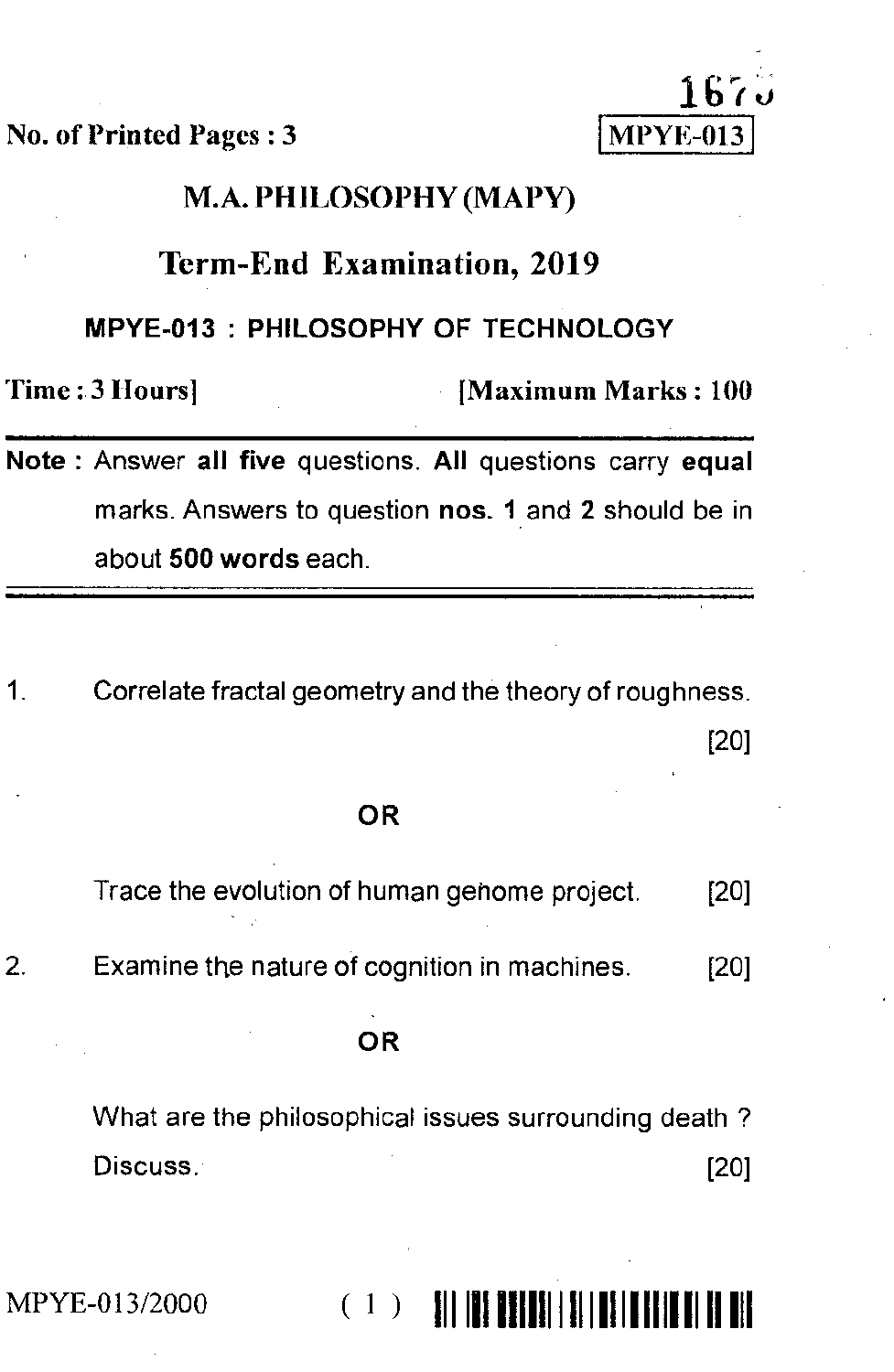- 3: Answer **any two** of the following in about **250 words**  each
	- (a) Explain the nature of Nano technology in detail.

[10]

- (b) How does neutrality theory establish ethical aspects of technology ? Explain. [10]
- (c) How does computer language differ from natural language ? [10]
- (d) Is physical immortality a myth ? Discuss. [10]
- 4. Answer **any four** of the following in about **150 words**  each:
	- (a) Is chaos scientifically relevant ? [5]
	- (b) Briefly discuss political elements involved in technology. [5]
	- (c) What is the role played by DNA in Genetics ?

[5]

- (d) Mention the features of adult cell. [51
- (e) What do you mean by Machine Vision ? [5]
- $(f)$  Is death an evil ? [5]

MPYE-013/2000 ( 2 )